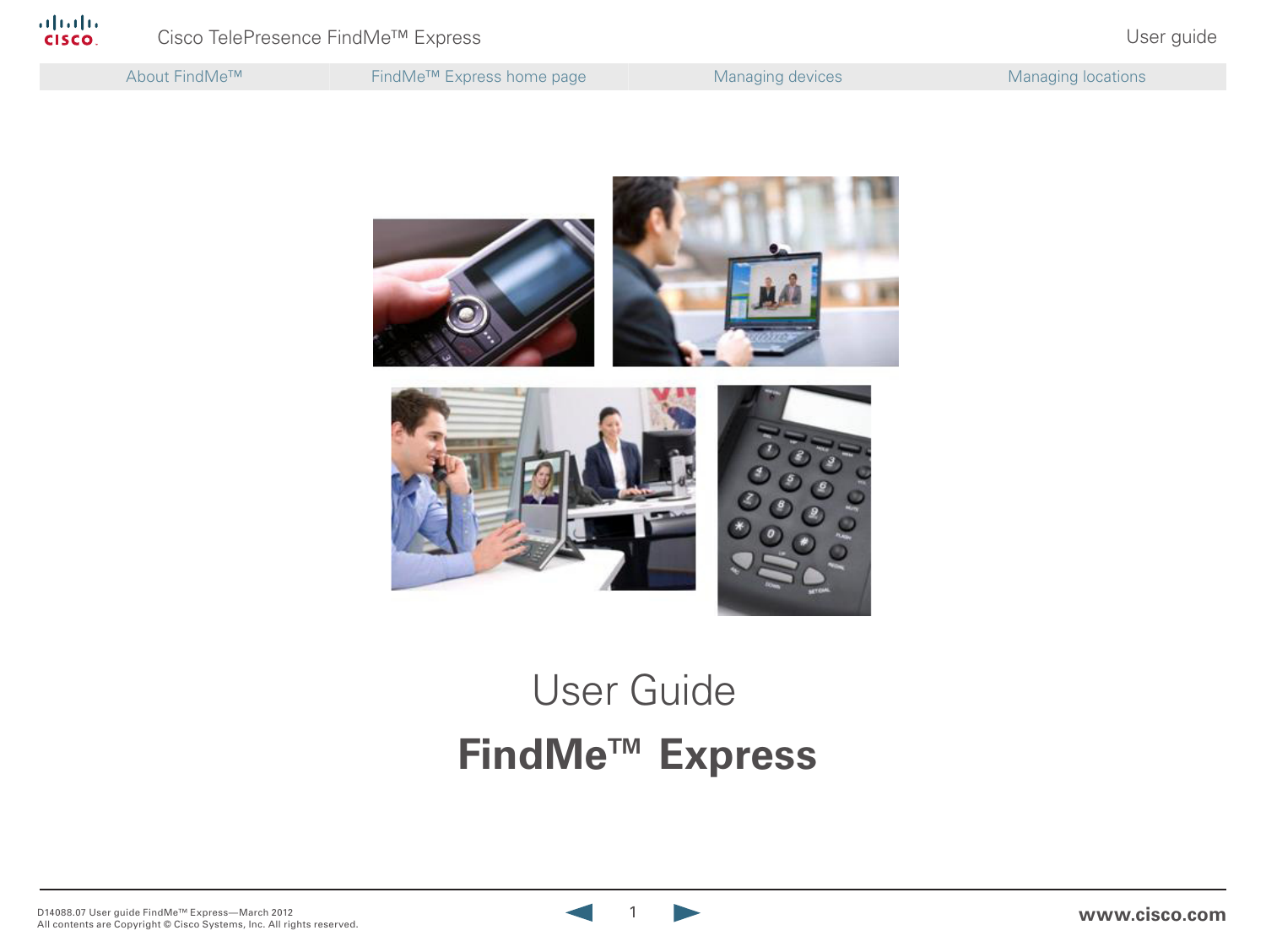

**CISCO** 

alnılıc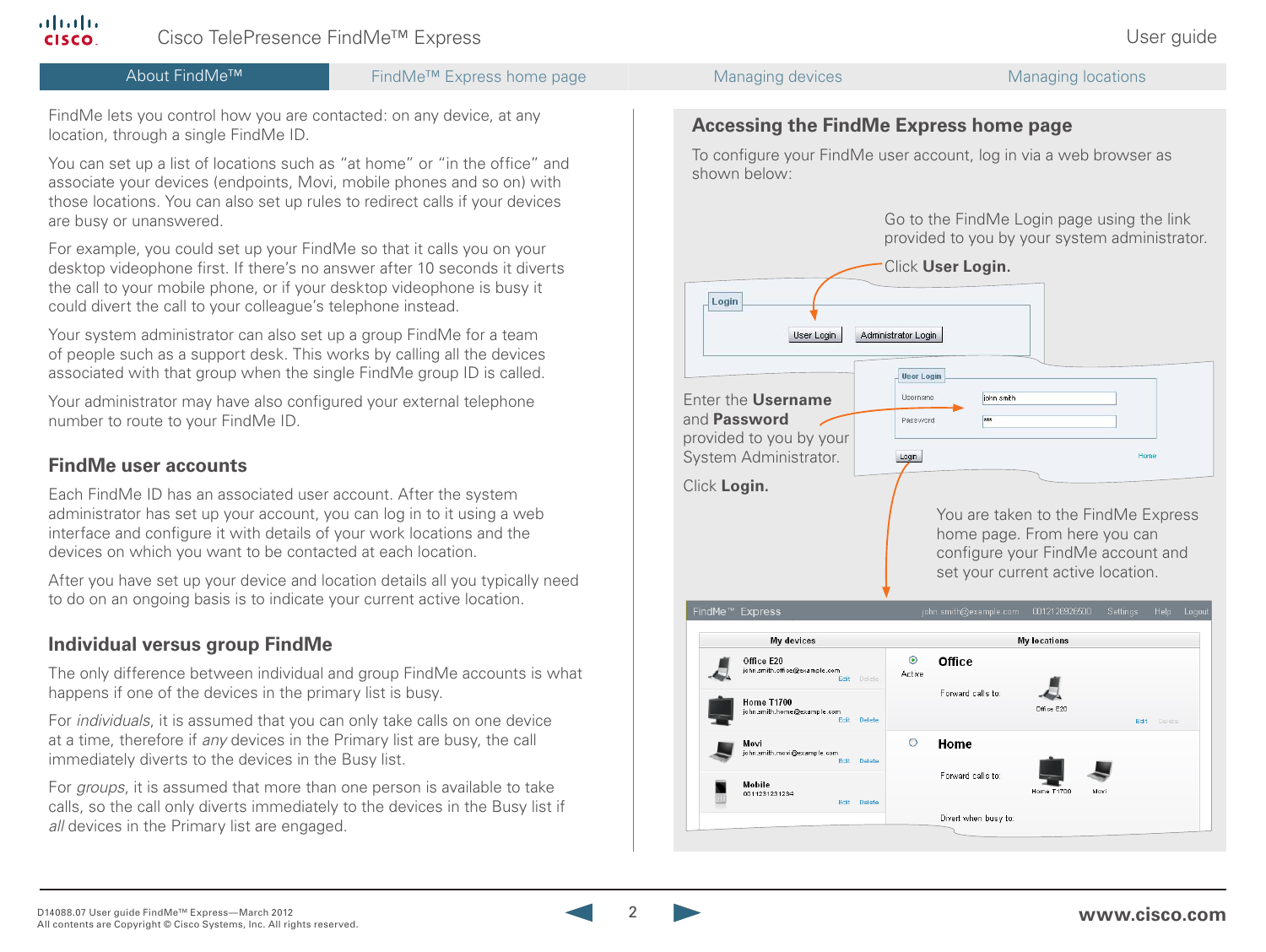### almlu. Cisco TelePresence FindMe<sup>™</sup> Express in the extension of the extension of the User guide

| About FindMe™                                                                                                                                     | FindMe <sup>™</sup> Express home page                                                                                                                                                                                                                                                                                                                                                                                                    |                                      | Managing devices                  |                        | <b>Managing locations</b>                                                                                                                    |
|---------------------------------------------------------------------------------------------------------------------------------------------------|------------------------------------------------------------------------------------------------------------------------------------------------------------------------------------------------------------------------------------------------------------------------------------------------------------------------------------------------------------------------------------------------------------------------------------------|--------------------------------------|-----------------------------------|------------------------|----------------------------------------------------------------------------------------------------------------------------------------------|
| <b>FindMe Express home page</b>                                                                                                                   | <b>Account details</b>                                                                                                                                                                                                                                                                                                                                                                                                                   | <b>Settings</b>                      |                                   | Logout                 | <b>My locations</b>                                                                                                                          |
| The home page summarizes your<br>FindMe account. It shows your<br>configured devices and locations, and<br>your currently <b>Active</b> location. | The FindMe ID and<br>Click here to set your display language<br>Click here<br>Lists the locations against which<br>external telephone<br>or to change the password used to<br>to exit the<br>you can associate different<br>access your FindMe account (if you<br>number of the account<br>FindMe page.<br>combinations of your devices.<br>being configured. -<br>are using local authentication).<br><b>Forward calls to shows the</b> |                                      |                                   |                        |                                                                                                                                              |
| From here you can change your<br>Active location or use the Add, Edit<br>and Delete buttons to modify your<br>device and location details.        | FindMe <sup>™</sup> Express                                                                                                                                                                                                                                                                                                                                                                                                              | john.smith@example.com 0012126926500 |                                   | Help Logot<br>Settings | primary devices that are called<br>when your FindMe ID is first<br>dialed (where that is the currently<br>active location). If more than one |
|                                                                                                                                                   | <b>My devices</b><br>Office E20                                                                                                                                                                                                                                                                                                                                                                                                          | $\odot$<br>Office                    | <b>My locations</b>               |                        | device is listed here, they will all                                                                                                         |
| <b>My devices</b>                                                                                                                                 | ohn.smith.office@example.com                                                                                                                                                                                                                                                                                                                                                                                                             | Active<br>Delete                     |                                   |                        | ring at the same time.                                                                                                                       |
| A list of all the devices configured for<br>your FindMe account.                                                                                  | Home T1700<br>ohn.smith.home@example.com                                                                                                                                                                                                                                                                                                                                                                                                 | Forward calls to:<br>Edit Delete     | Office E20                        | Edit Delete            | Divert when busy to shows<br>the devices that are called if the<br>primary devices are busy.                                                 |
| Click Edit next to the device whose                                                                                                               | Movi<br>ohn.smith.movi@example.com                                                                                                                                                                                                                                                                                                                                                                                                       | $\circ$<br>Home<br>Edit Delete       |                                   |                        | Divert when not answered to                                                                                                                  |
| details you want to change. This<br>opens a window where you can<br>modify the device name, address                                               | Mobile<br>0011231231234                                                                                                                                                                                                                                                                                                                                                                                                                  | Forward calls to:<br>Edit Delete     | Home T1700                        |                        | shows the devices that are called<br>if the primary devices are not<br>answered after a specified time.                                      |
| (alias or number) or picture.                                                                                                                     |                                                                                                                                                                                                                                                                                                                                                                                                                                          | Divert when busy to:                 |                                   |                        | Click Edit next to the location                                                                                                              |
| Click <b>Delete</b> to remove a device.                                                                                                           |                                                                                                                                                                                                                                                                                                                                                                                                                                          | Divert when not                      |                                   |                        | whose details you want to                                                                                                                    |
| Click Add new device to open a<br>window where you can set up a new<br>device. You can add up to 15 devices.                                      | Add new device                                                                                                                                                                                                                                                                                                                                                                                                                           | answered to:                         | Mobile<br>Add new FindMe location | Edit Delete            | change. This opens a window<br>where you can select the primary<br>devices associated with that<br>location and the devices to divert        |
| Your system administrator may<br>have configured one or more                                                                                      |                                                                                                                                                                                                                                                                                                                                                                                                                                          |                                      |                                   |                        | to when the primary devices are<br>busy or not answered.                                                                                     |
| principal devices when setting up<br>your account. These are the main<br>devices associated with your account                                     | <b>Active location</b><br>Showe the currently <b>Active</b> location                                                                                                                                                                                                                                                                                                                                                                     |                                      | One of your FindMo locations must |                        | Click Delete to remove a<br>location. Note that you cannot                                                                                   |

your accour devices associated with your account. You cannot delete or change the address of your principal devices.

**CISCO** 

The administrator may also have configured your account so that you cannot add, modify or delete any of your devices. Contact your administrator if you need to change your device details.

Shows the currently **Active** location. When someone calls your FindMe ID the devices associated with your active location are called.

To change your active location, click on the radio button next to the required location name.

One of your FindMe locations must always be active.



If no devices or locations are configured, all calls to your FindMe will be rejected.

delete the active location.

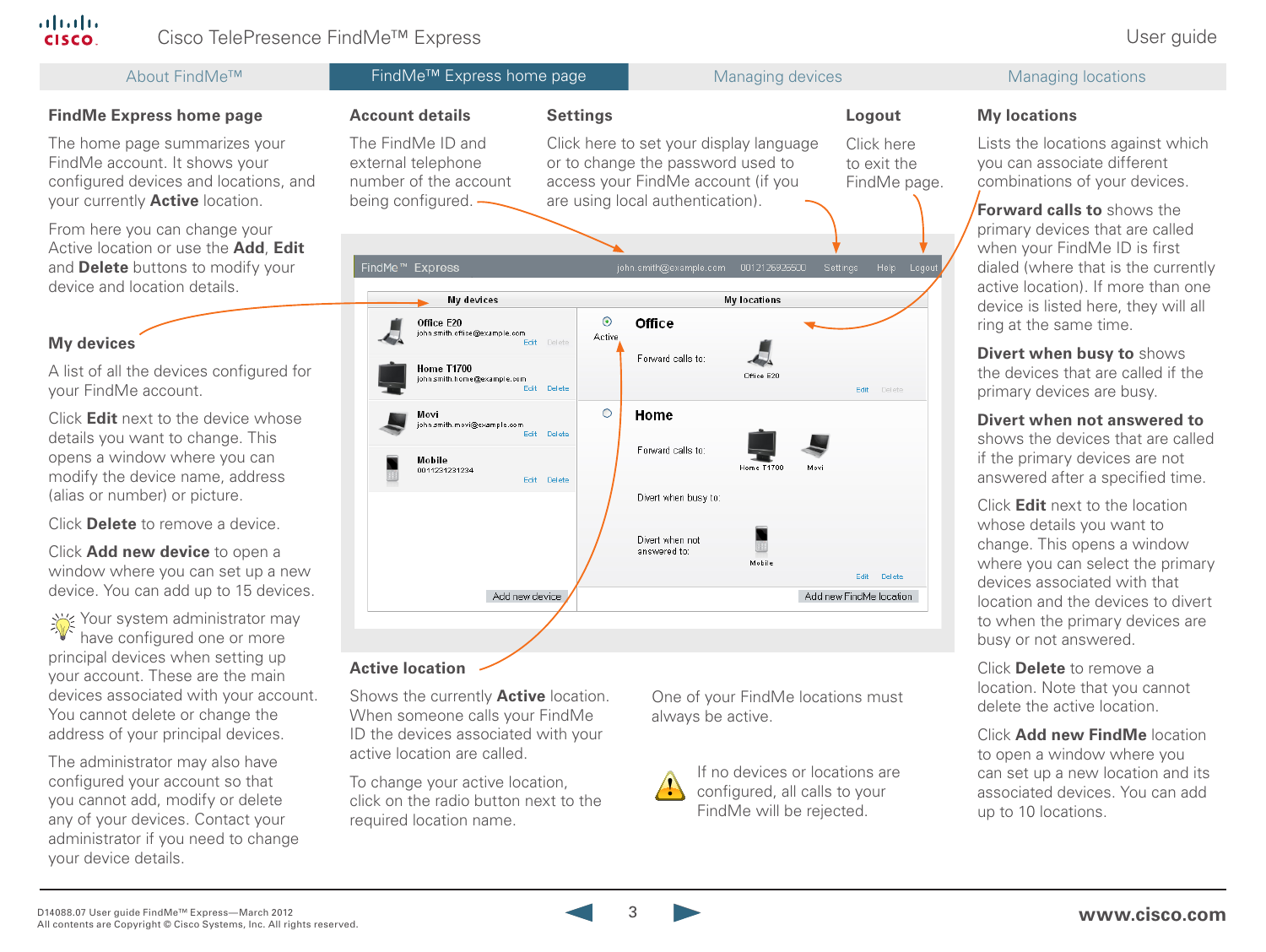## Cisco TelePresence FindMe<sup>™</sup> Express in the contract of the contract of the User guide

This page is used to define a new device such as an endpoint, Movi client or telephone, or to change the

To get here from the FindMe Express home page, click **Add new device** to define a new device, or click **Edit** against the device whose details you

The contact address / alias / number of the device. Depending on the type of device you should use the

• video endpoints: enter any alias with which the device is registered

> » to route video to your mobile phone, you must have a 3G gateway - enter the gateway's prefix followed by the mobile

» to route voice only, enter the mobile phone number along with any prefixes required by your dial plan for external calls

• telephones: enter the extension number (for internal calls) or the full telephone number, along with any

**Defining device details**

details of an existing device.

want to modify.

**Address or number**

following formats:

• 3G mobile phones:

phone number

necessary prefixes

About FindMe™ FindMe™ Express home page Managing devices Managing devices Managing locations

### **Device name**

Enter a description of how you refer to the device. This name is not seen by the people calling that device.



Choose a picture to associate with the type of device.

Select the voicemail symbol if you are specifying a voicemail server.

The other pictures act only as a guide and have no effect on how calls to that device are handled.

For example you could use  $\triangle$  to indicate a forwarding address of a colleague.

Section Ensure that none of the active location's primary devices are set to Autoanswer.

If they are, the system will consider the call to have been answered when Autoanswer is initiated, and so it will not divert the call to any other devices.

### **Information**

The system administrator can include instructions here. It could, for example, show you how to format your device addresses.

### **Save / Cancel**

Click **Save** to confirm your changes and return to the FindMe Express home page.

Click **Cancel** to discard your changes and return to the FindMe Express home page. **Picture**

4 **www.cisco.com**



### alialia **CISCO**